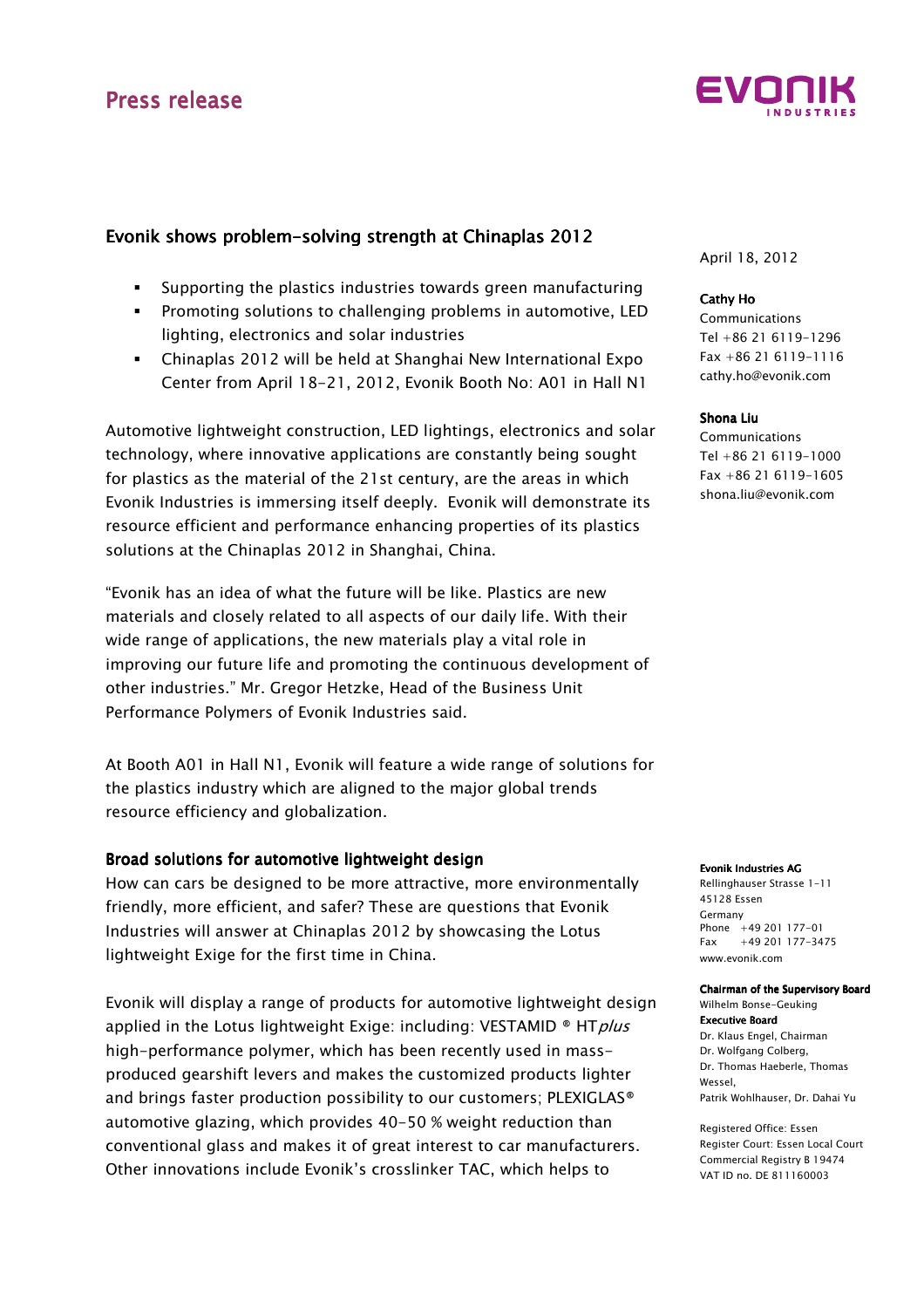# Press release



improve aging properties of PE heat shrink tubes for cables in the automotive engine room, and Triacetonamin (TAA) derivatives, which are the most important precursors of highly efficient UV-stabilizers.

### Intelligent solutions save energy for lightings

LED technology is lighting up our lives and proving undreamed of possibilities. LED supersede halogen lamp in terms of effectiveness and product life. But light yield and lifespan depend on the type of manufacturing material used. Evonik provides intelligent solutions to meet more demanding material requirements from lighting customers.

Reflector sockets have a significant influence on the quality of LEDs. Reflector sockets made of VESTAMID<sup>®</sup> HT*plus* remain significantly whiter even over a long period, it enable the LED to keep shining brightly and make it possible to create even extremely small LEDs due to the good flowability of this material. In addition, Evonik has developed specialty PLEXIGLAS® molding compounds that are perfectly suited for use with LEDs. PLEXIGLAS® LED for edge-lit applications enables slimmer structures and requires smaller fitting depths. PLEXIGLAS® special white grades for backlit applications offer designers unprecedented creative freedom. They can now produce lighting with very little space between the LED and the cover, but without any visible hot spots.

### Eco solutions for more durable and thin-walled electronics

Electronic manufacturers are showing a keen focus on developing green manufacturing techniques. Evonik is introducing a series of innovative solutions to meet electronics customers' requirements and help them to increase the reusability and recycling rate of the products. Evonik's VESTAMID<sup>®</sup> Terra compounds for housing structures are based on renewable resources. Three-dimensional interconnect devices of biobased and eco-friendly VESTAMID® HTplus exhibit exactly the combination of properties our customers need.

The sector for consumer electronics remains an exciting one for solutions made of PLEXIGLAS® products. The trend is driven not only by the elegantly slim design of the devices, but also by their excellent performance in energy efficiency. Nowadays, TVs become more flat through LED edge lighting with PLEXIGLAS® light guides. PLEXIGLAS® POQ66, the specialty product from Evonik shows particularly high light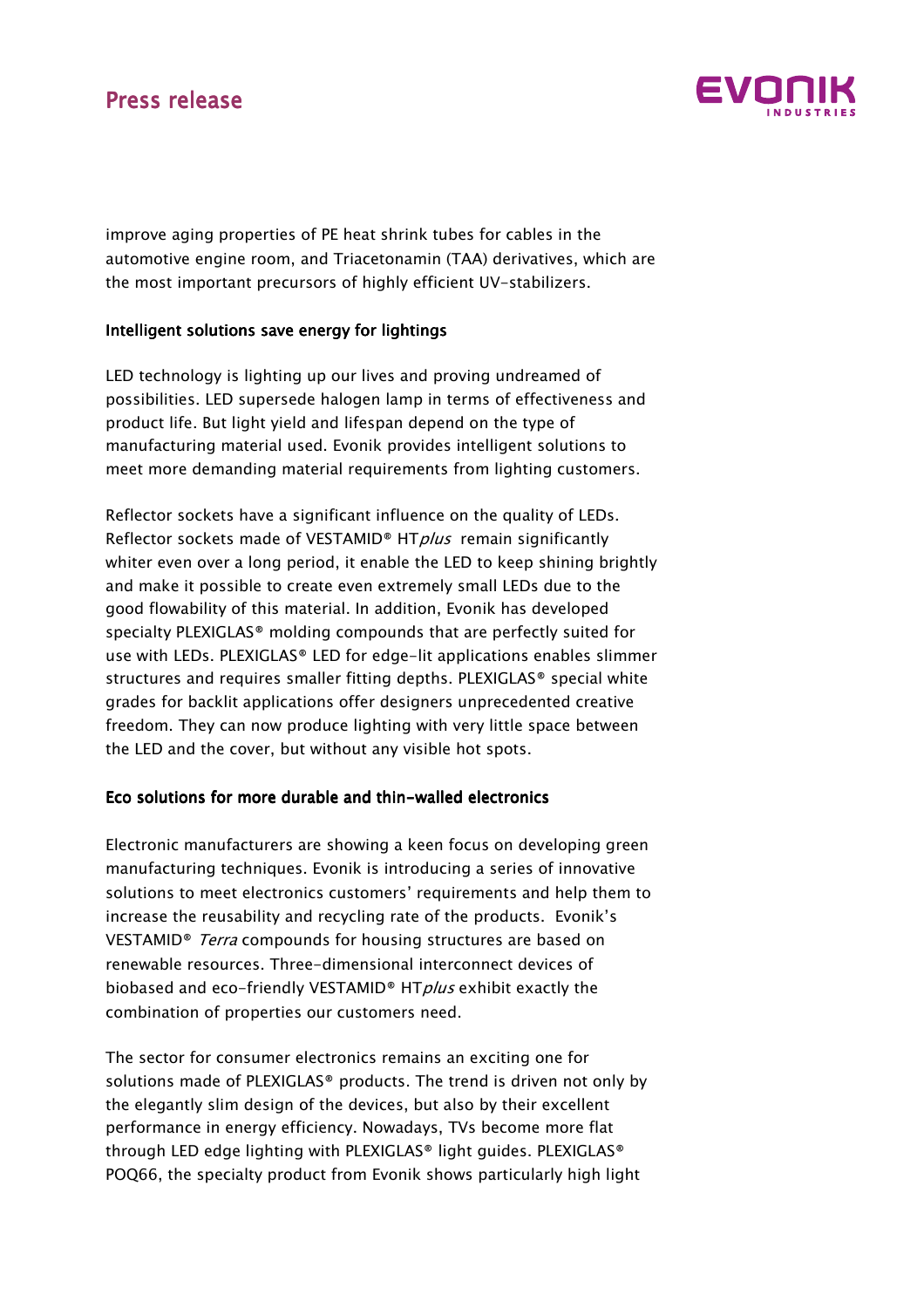# Press release



transmission combined with a low refractive index, making it the ideal material for manufacturing light guides.

In addition, in electronics area, TAICROS® is mainly used as crosslinking additives for electron beam crosslinking of PA6 and PBT to improve heat distortion temperature and hot set behavior.

### Innovative solutions for solar power

The future of solar energy has only just begun. The most important technologies are photovoltaics and solar thermal energy, which involve converting sunlight into electricity and heat, respectively. Innovative products and solutions from Evonik are used in various application areas of the solar industry and help harness the power of the sun more efficiently.

Evonik has recently launched the new FLEXOSKIN® barrier film, which covers flexible photovoltaic modules to protect them against the adverse effects of wind and weather.

EVA is the industrial standard material for photovoltaic cell encapsulation. In order to get the necessary structural stability the EVA film has to be crosslinked by peroxides during the lamination process. Evonik's crosslinkers TAC and TAICROS® could significantly reduce cycle times and improve solar module quality.

At Chinaplas 2012, Evonik will also display PLEXIGLAS® Solar material, which is especially suitable for the demands of outdoor CPV (concentrating photovoltaics) applications. PLEXIGLAS® Solar provides transmission properties especially adjusted to the spectral response and requirements of solar cells.

The Performance Polymers Business Unit of Evonik Industries is a worldwide manufacturer of PMMA products sold under the PLEXIGLAS® trademark on the European, Asian, African and Australian continents and under the trademark ACRYLITE® in the Americas.